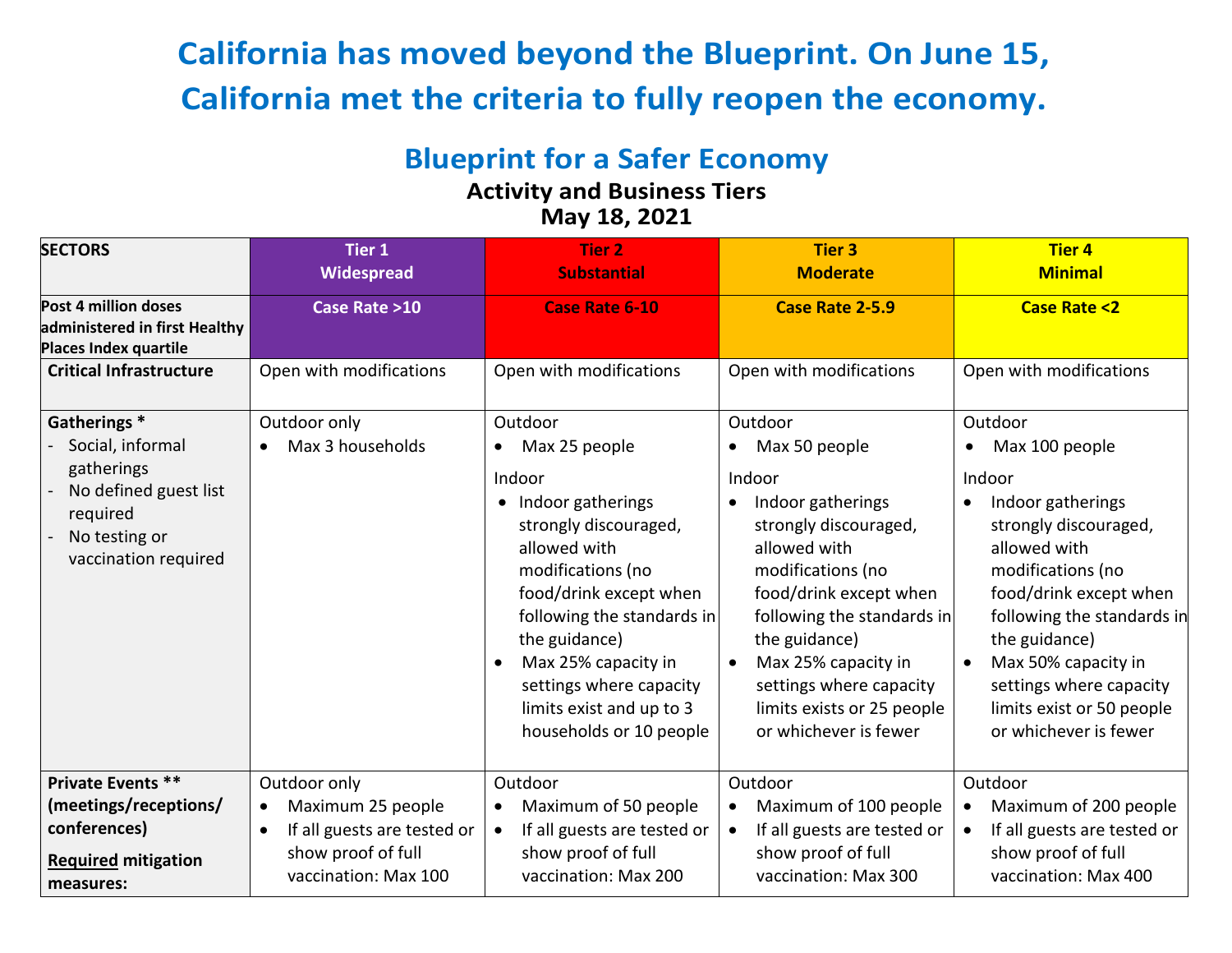| <b>SECTORS</b>                                                                                                                                                                        | <b>Tier 1</b><br><b>Widespread</b> | <b>Tier 2</b><br><b>Substantial</b>                                                                                                                                                                                                                                                                                                                                                                                                                                                                | <b>Tier 3</b><br><b>Moderate</b>                                                                                                                                                                                                                                                                                                                                                                                                                                                                     | <b>Tier 4</b><br><b>Minimal</b>                                                                                                                                                                                                                                                                                                                                                                                                                                                             |
|---------------------------------------------------------------------------------------------------------------------------------------------------------------------------------------|------------------------------------|----------------------------------------------------------------------------------------------------------------------------------------------------------------------------------------------------------------------------------------------------------------------------------------------------------------------------------------------------------------------------------------------------------------------------------------------------------------------------------------------------|------------------------------------------------------------------------------------------------------------------------------------------------------------------------------------------------------------------------------------------------------------------------------------------------------------------------------------------------------------------------------------------------------------------------------------------------------------------------------------------------------|---------------------------------------------------------------------------------------------------------------------------------------------------------------------------------------------------------------------------------------------------------------------------------------------------------------------------------------------------------------------------------------------------------------------------------------------------------------------------------------------|
| Post 4 million doses<br>administered in first Healthy<br><b>Places Index quartile</b>                                                                                                 | Case Rate >10                      | <b>Case Rate 6-10</b>                                                                                                                                                                                                                                                                                                                                                                                                                                                                              | Case Rate 2-5.9                                                                                                                                                                                                                                                                                                                                                                                                                                                                                      | <b>Case Rate &lt;2</b>                                                                                                                                                                                                                                                                                                                                                                                                                                                                      |
| Purchased tickets or<br>defined guest list<br>Seating chart/Assigned<br>seating<br>Testing and vaccination<br>can increase capacity<br>No intermingling of<br>multiple private events |                                    | Indoor<br>If all guests are tested or<br>show proof of full<br>vaccination: Max 100<br>people                                                                                                                                                                                                                                                                                                                                                                                                      | Indoor<br>If all guests are tested or $\bullet$<br>show proof of full<br>vaccination: Max 150<br>people                                                                                                                                                                                                                                                                                                                                                                                              | Indoor<br>If all guests are tested or<br>show proof of full<br>vaccination: Max 200<br>people                                                                                                                                                                                                                                                                                                                                                                                               |
| <b>Indoor Seated Live Events</b><br>and Performances **                                                                                                                               | <b>Closed</b>                      | <b>All venues:</b><br>In-state visitors only,<br>check for current CDPH<br><b>Travel Advisory in effect</b><br>Weekly worker testing<br>program<br>All tickets delivered digital,<br>advanced purchase only<br>Pre-designated eating area<br>(no eating/drinking<br>allowed in seats) $-6$ feet<br>of distance.<br>Suites 25% capacity, max<br>three households.<br><b>Venues: 0-1,500</b><br>Maximum 10% or 100<br>people<br>25% if all guests are<br>tested or show proof of<br>full vaccination | <b>All venues:</b><br>In-state visitors only,<br>check for current CDPH<br><b>Travel Advisory in effect</b><br>Weekly worker testing<br>program<br>All tickets delivered digital, ·<br>advanced purchase only<br>Pre-designated eating area<br>(no eating/drinking<br>allowed in seats) $-6$ feet<br>of distance.<br>Suites 25% capacity, max<br>three households.<br><b>Venues: 0-1,500</b><br>Maximum 15% or 200<br>people<br>35% if all guests are<br>tested or show proof of<br>full vaccination | <b>All venues:</b><br>In-state visitors only,<br>check for current CDPH<br><b>Travel Advisory in effect</b><br>Weekly worker testing<br>program<br>All tickets delivered digital,<br>advanced purchase only<br>Pre-designated eating area<br>(no eating/drinking<br>allowed in seats) $-6$ feet<br>of distance.<br>Suites 25% capacity, max<br>three households.<br>Venues: 0-1,500<br>Maximum 25% or 300<br>people<br>50% if all guests are<br>tested or show proof of<br>full vaccination |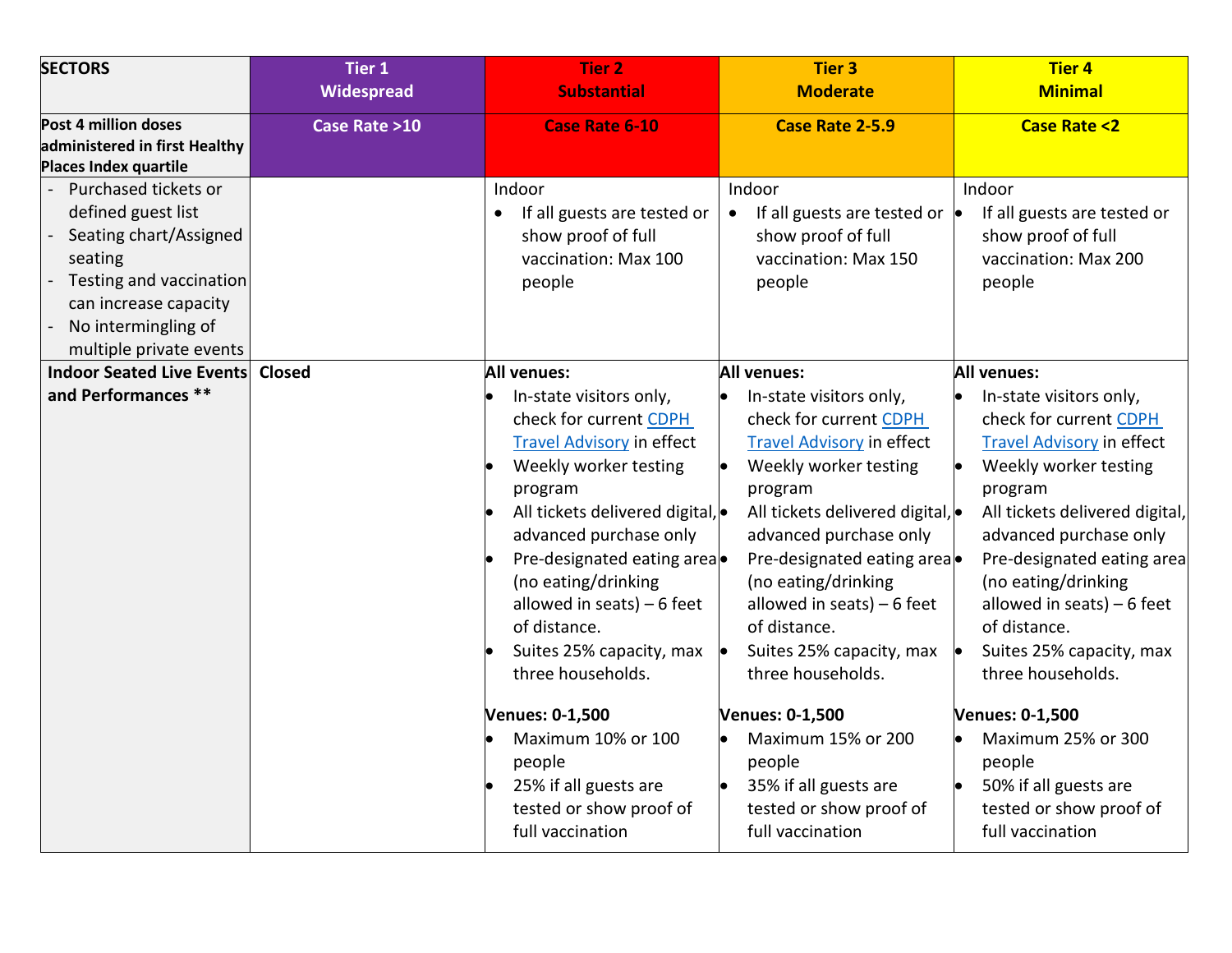| <b>SECTORS</b>                                                                            | <b>Tier 1</b>                                                                                                                              | <b>Tier 2</b>                                                                                                                                                             | <b>Tier 3</b>                                                                                                                               | <b>Tier 4</b>                                                                                                                                                            |
|-------------------------------------------------------------------------------------------|--------------------------------------------------------------------------------------------------------------------------------------------|---------------------------------------------------------------------------------------------------------------------------------------------------------------------------|---------------------------------------------------------------------------------------------------------------------------------------------|--------------------------------------------------------------------------------------------------------------------------------------------------------------------------|
|                                                                                           | Widespread                                                                                                                                 | <b>Substantial</b>                                                                                                                                                        | <b>Moderate</b>                                                                                                                             | <b>Minimal</b>                                                                                                                                                           |
| Post 4 million doses<br>administered in first Healthy<br>Places Index quartile            | Case Rate >10                                                                                                                              | <b>Case Rate 6-10</b>                                                                                                                                                     | <b>Case Rate 2-5.9</b>                                                                                                                      | <b>Case Rate &lt;2</b>                                                                                                                                                   |
|                                                                                           |                                                                                                                                            | Venues: 1,501 and above                                                                                                                                                   | Venues: 1,501 and above                                                                                                                     | Venues: 1,501 and above                                                                                                                                                  |
|                                                                                           |                                                                                                                                            | 20% if all guests are tested • 10% capacity or 2000,<br>or show proof of full<br>vaccination                                                                              | whatever is fewer; with<br>modifications, and no<br>eating/drinking<br>35% if all guests are<br>tested or show proof of<br>full vaccination | • 10% capacity or 2000,<br>whatever is fewer; with<br>modifications, and no<br>eating/drinking<br>• 50% if all guests are<br>tested or show proof of<br>full vaccination |
| <b>Limited Services</b>                                                                   | Open with modifications                                                                                                                    | Open with modifications                                                                                                                                                   | Open with modifications                                                                                                                     | Open with modifications                                                                                                                                                  |
| <b>Outdoor Playgrounds &amp;</b><br><b>Outdoor Recreational</b><br><b>Facilities</b>      | Open with modifications                                                                                                                    | Open with modifications                                                                                                                                                   | Open with modifications                                                                                                                     | Open with modifications                                                                                                                                                  |
| <b>Hair Salons &amp;</b><br><b>Barbershops</b>                                            | Open indoors with<br>modifications                                                                                                         | Open indoors with<br>modifications                                                                                                                                        | Open indoors with<br>modifications                                                                                                          | Open indoors with<br>modifications                                                                                                                                       |
| <b>All Retail</b><br>(including critical<br>infrastructure, except<br>standalone grocers) | Open indoors with<br>modifications<br>Max 25% capacity<br>$\bullet$                                                                        | Open indoors with<br>modifications<br>Max 50% capacity<br>$\bullet$                                                                                                       | Open indoors with<br>modifications                                                                                                          | Open indoors with<br>modifications                                                                                                                                       |
| <b>Shopping Centers (Malls,</b><br><b>Destination Centers,</b><br><b>Swap Meets)</b>      | Open indoors with<br>modifications<br>Max 25% capacity<br>$\bullet$<br>Closed common areas<br>$\bullet$<br>Closed food courts<br>$\bullet$ | Open indoors with<br>modifications<br>Max 50% capacity<br>$\bullet$<br>Closed common areas<br>$\bullet$<br>Reduced capacity food<br>$\bullet$<br>courts (see restaurants) | Open indoors with<br>modifications<br>Closed common areas<br>$\bullet$<br>Reduced capacity food<br>$\bullet$<br>courts (see restaurants)    | Open indoors with<br>modifications<br>Reduced capacity food<br>$\bullet$<br>courts (see restaurants)                                                                     |
| <b>Personal Care Services</b>                                                             | Open indoors with<br>modifications                                                                                                         | Open indoors with<br>modifications                                                                                                                                        | Open indoors with<br>modifications                                                                                                          | Open indoors with<br>modifications                                                                                                                                       |
| Museums, Zoos, and<br><b>Aquariums</b>                                                    | Outdoor only with<br>modifications                                                                                                         | Open indoors with<br>modifications                                                                                                                                        | Open indoors with<br>modifications                                                                                                          | Open indoors with<br>modifications                                                                                                                                       |
|                                                                                           |                                                                                                                                            | Indoor activities max<br>25% capacity                                                                                                                                     | Indoor activities max<br>50% capacity                                                                                                       |                                                                                                                                                                          |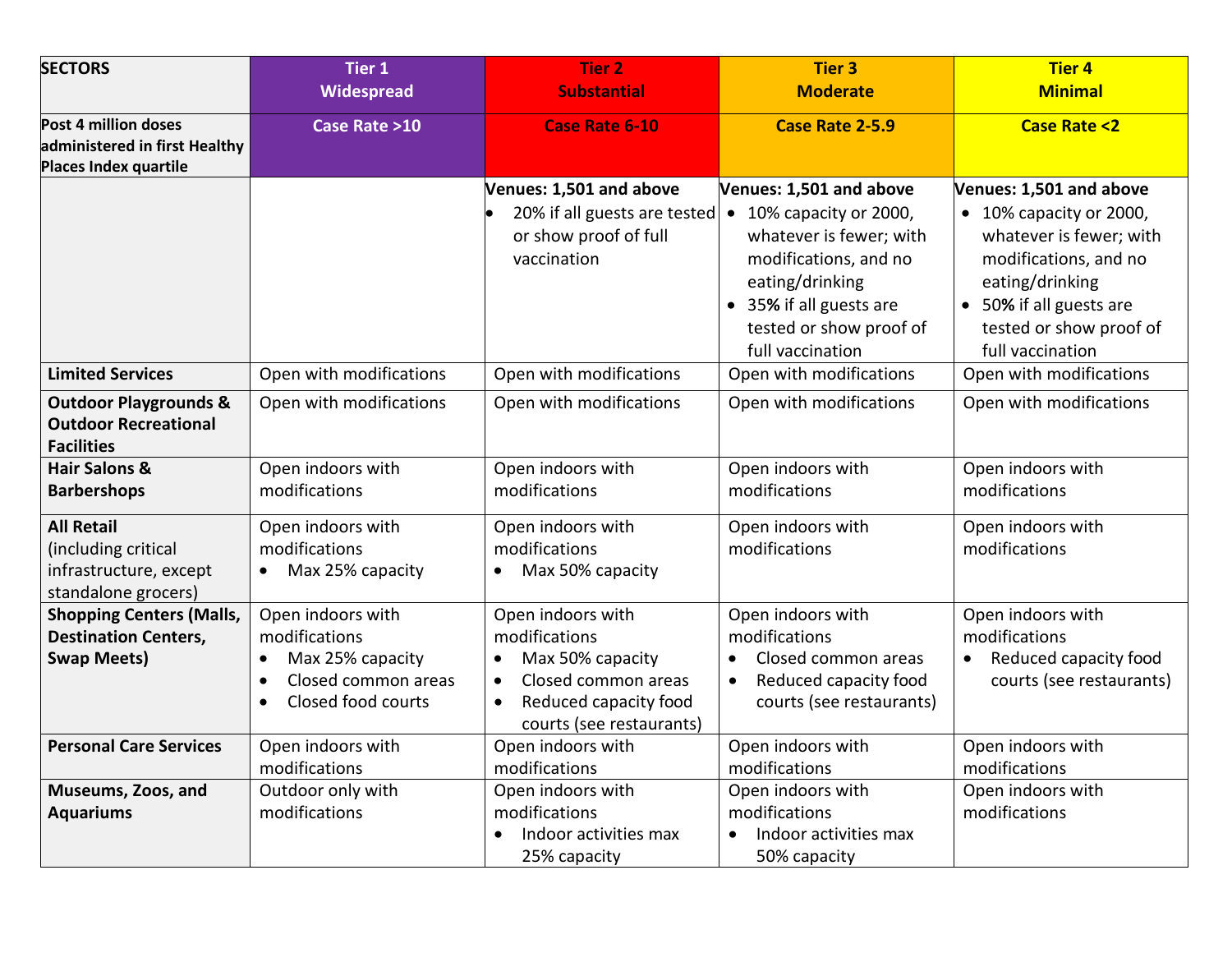| <b>SECTORS</b>                                                                 | <b>Tier 1</b><br>Widespread                                                                                                                    | <b>Tier 2</b><br><b>Substantial</b>                                                                         | <b>Tier 3</b><br><b>Moderate</b>                                                                            | <b>Tier 4</b><br><b>Minimal</b>                                                                |
|--------------------------------------------------------------------------------|------------------------------------------------------------------------------------------------------------------------------------------------|-------------------------------------------------------------------------------------------------------------|-------------------------------------------------------------------------------------------------------------|------------------------------------------------------------------------------------------------|
| Post 4 million doses<br>administered in first Healthy<br>Places Index quartile | Case Rate >10                                                                                                                                  | <b>Case Rate 6-10</b>                                                                                       | Case Rate 2-5.9                                                                                             | <b>Case Rate &lt;2</b>                                                                         |
| Places of Worship^                                                             | Outdoor encouraged<br>$\bullet$<br>Indoor strongly<br>$\bullet$<br>discouraged, allowed<br>with modifications<br>Max 25% capacity<br>$\bullet$ | Open indoors with<br>modifications<br>Max 25% capacity<br>$\bullet$                                         | Open indoors with<br>modifications<br>Max 50% capacity<br>$\bullet$                                         | Open indoors with<br>modifications<br>Max 50% capacity                                         |
| <b>Movie Theaters</b>                                                          | Outdoor only with<br>modifications                                                                                                             | Open indoors with<br>modifications<br>Max 25% capacity or<br>100 people, whichever<br>is fewer              | Open indoors with<br>modifications<br>Max 50% capacity or<br>$\bullet$<br>200 people, whichever<br>is fewer | Open indoors with<br>modifications<br>Max 50% capacity                                         |
| <b>Hotels and Lodging</b>                                                      | Open with modifications                                                                                                                        | Open with modifications<br>+Fitness centers (+10%)                                                          | Open with modifications<br>+Fitness centers (+25%)<br>+Indoor pools<br>$\bullet$                            | Open with modifications<br>• + Fitness Centers (50%)<br>+Spa facilities etc.                   |
| <b>Gyms and Fitness Centers</b>                                                | Outdoor only with<br>modifications                                                                                                             | Open indoors with<br>modifications<br>Max 10% capacity<br>+Climbing walls<br>$\bullet$                      | Open indoors with<br>modifications<br>Max 25% capacity<br>+Indoor pools<br>$\bullet$                        | Open indoors with<br>modifications<br>Max 50% capacity<br>+Saunas<br>$\bullet$<br>+Steam rooms |
| <b>Restaurants</b>                                                             | Outdoor only with<br>modifications                                                                                                             | Open indoors with<br>modifications<br>Max 25% capacity or<br>$\bullet$<br>100 people, whichever<br>is fewer | Open indoors with<br>modifications<br>Max 50% capacity or<br>$\bullet$<br>200 people, whichever<br>is fewer | Open indoors with<br>modifications<br>Max 50% capacity<br>$\bullet$                            |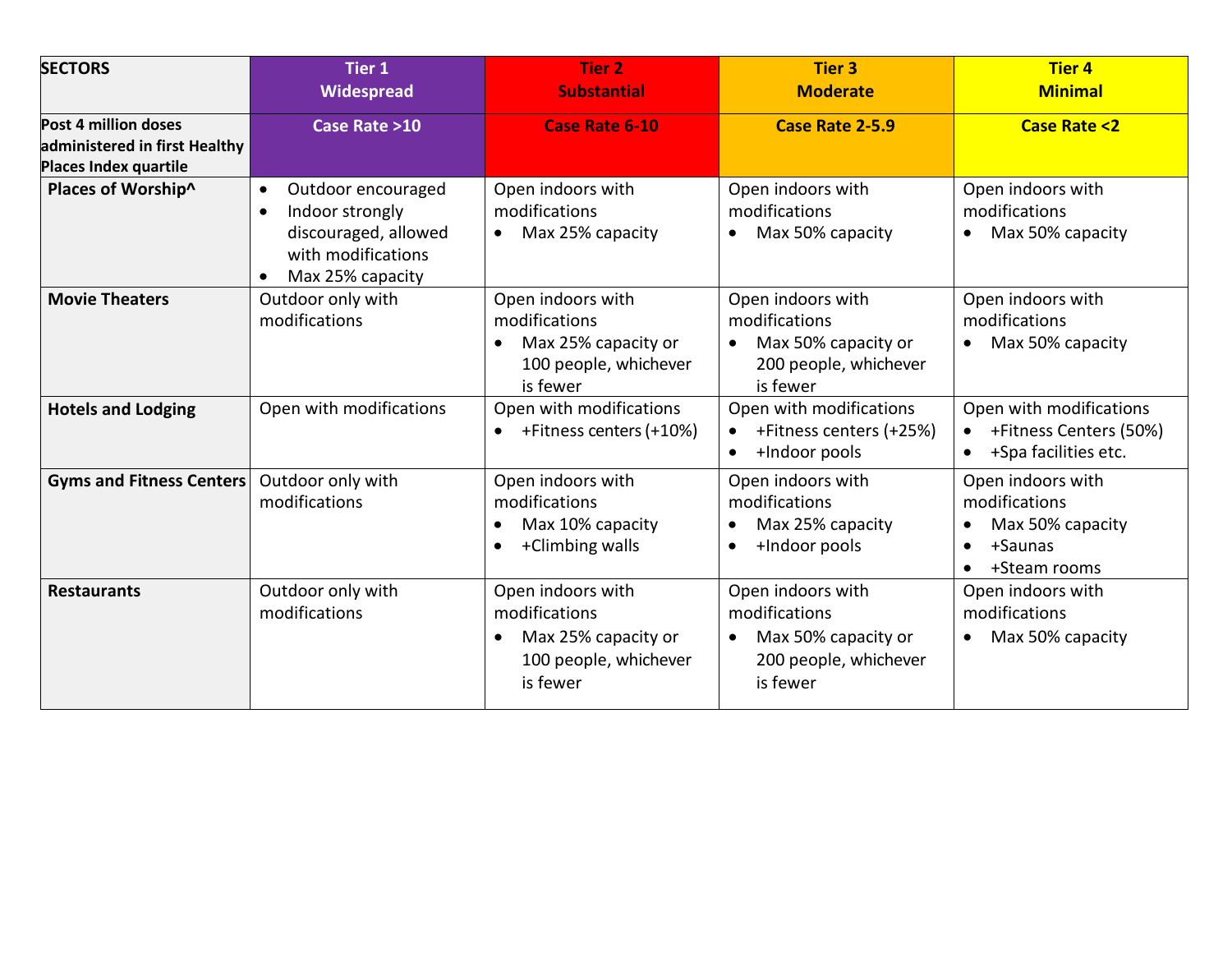| <b>SECTORS</b>                                                                            | <b>Tier 1</b>                                                                                                                                                                                                                 | <b>Tier 2</b>                                                                                                                                                                                                    | <b>Tier 3</b>                                                                                                                                                                                                                                                                                                                                                                     | <b>Tier 4</b>                                                                                                                                                                                                                                                                                                         |
|-------------------------------------------------------------------------------------------|-------------------------------------------------------------------------------------------------------------------------------------------------------------------------------------------------------------------------------|------------------------------------------------------------------------------------------------------------------------------------------------------------------------------------------------------------------|-----------------------------------------------------------------------------------------------------------------------------------------------------------------------------------------------------------------------------------------------------------------------------------------------------------------------------------------------------------------------------------|-----------------------------------------------------------------------------------------------------------------------------------------------------------------------------------------------------------------------------------------------------------------------------------------------------------------------|
|                                                                                           | Widespread                                                                                                                                                                                                                    | <b>Substantial</b>                                                                                                                                                                                               | <b>Moderate</b>                                                                                                                                                                                                                                                                                                                                                                   | <b>Minimal</b>                                                                                                                                                                                                                                                                                                        |
| Post 4 million doses<br>administered in first Healthy<br>Places Index quartile            | Case Rate >10                                                                                                                                                                                                                 | <b>Case Rate 6-10</b>                                                                                                                                                                                            | <b>Case Rate 2-5.9</b>                                                                                                                                                                                                                                                                                                                                                            | <b>Case Rate &lt;2</b>                                                                                                                                                                                                                                                                                                |
| <b>Wineries, Breweries and</b><br><b>Distilleries</b>                                     | Outdoor only with<br>modifications<br>Reservations<br>$\bullet$<br>90-minute time limit<br>$\bullet$<br>Seating/tables only<br>$\bullet$<br>Limited hours (service for<br>$\bullet$<br>on-site consumption<br>closed by 8 pm) | Outdoor only with<br>modifications<br>Reservations<br>$\bullet$<br>90-minute time limit<br>Seating/tables only<br>$\bullet$<br>Limited hours (service for<br>$\bullet$<br>on-site consumption<br>closed by 8 pm) | Open indoors with<br>modifications<br>Max 25% capacity indoors,<br>or 100 people, whichever<br>is fewer                                                                                                                                                                                                                                                                           | Open indoors with<br>modifications<br>Max 50% capacity or 200<br>$\bullet$<br>people indoors, whichever<br>is fewer                                                                                                                                                                                                   |
| Bars (where no meal<br>provided; follow<br>restaurant guidance<br>where meal is provided) | Closed                                                                                                                                                                                                                        | Closed                                                                                                                                                                                                           | Open outdoors with<br>modifications                                                                                                                                                                                                                                                                                                                                               | Open indoors with<br>modifications<br>Max 25% capacity<br>indoors, or 100 people,<br>whichever is fewer                                                                                                                                                                                                               |
| <b>Family Entertainment</b><br>Centers ***                                                | Outdoor only with<br>modifications                                                                                                                                                                                            | Outdoor only with<br>modifications                                                                                                                                                                               | Indoor<br>Max 25% capacity<br>50% if all guests are tested .<br>or show proof of full<br>vaccination<br>With modifications<br>100% masking except for<br>food and beverage service<br>Food/beverage<br>consumption must be<br>restricted to designated<br>areas separated from<br>activity area<br>Service of alcohol without<br>meals must follow bar<br>guidance (outdoor only) | Indoor<br>Max 50% capacity<br>lo<br>75% if all guests are tested<br>or show proof of full<br>vaccination<br>With modifications<br>100% masking except for<br>$\bullet$<br>food and beverage<br>service<br>• Food/beverage<br>consumption must be<br>restricted to designated<br>areas separated from<br>activity area |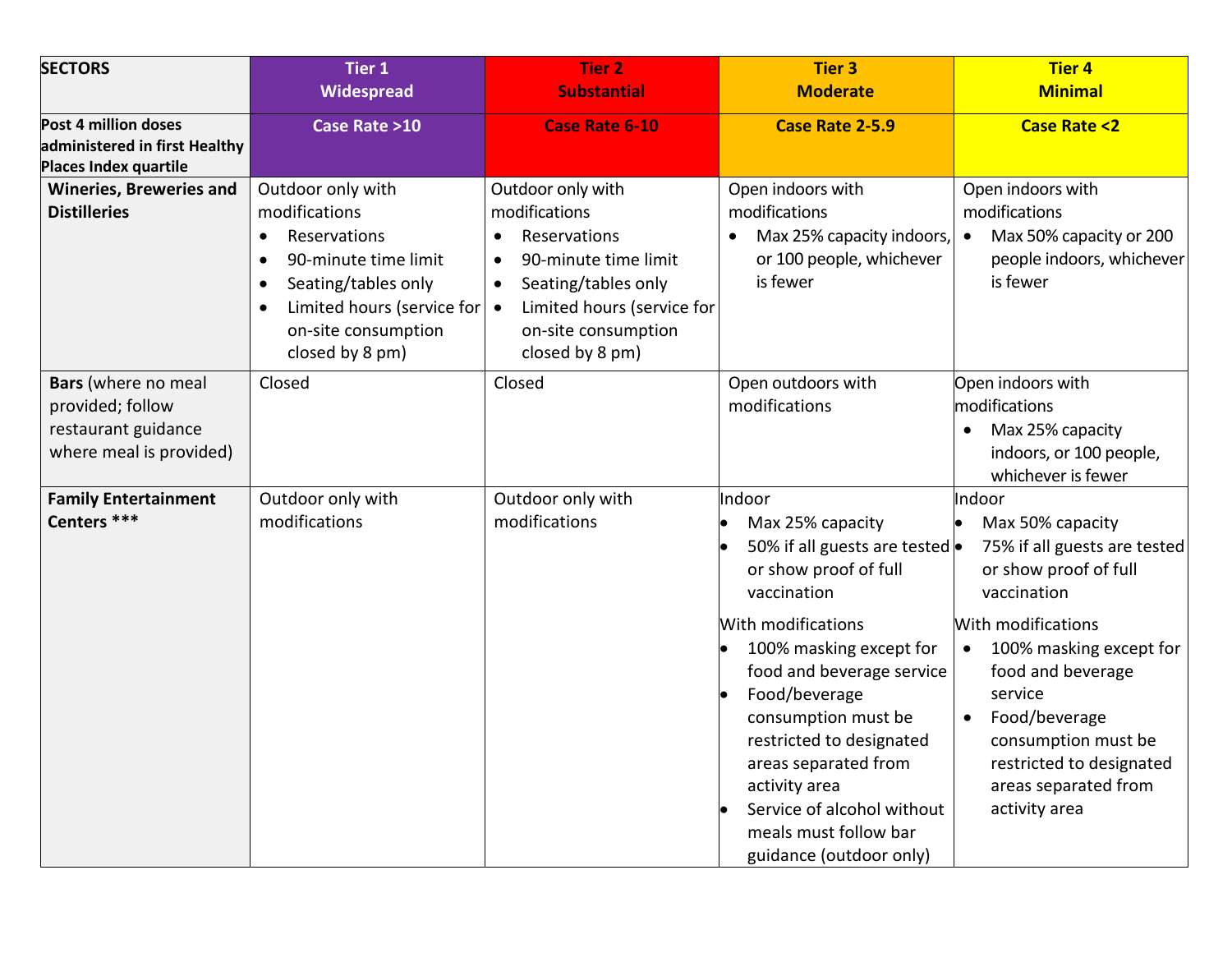| <b>SECTORS</b>                                                                                                                      | <b>Tier 1</b>                                                                                                                                                                              | <b>Tier 2</b>                                                                                                                                                                                                                                                                                                                                             | <b>Tier 3</b>                                                                                                                                                                                                                                                                                                                                               | <b>Tier 4</b>                                                                                                                                                                                                                                                                   |
|-------------------------------------------------------------------------------------------------------------------------------------|--------------------------------------------------------------------------------------------------------------------------------------------------------------------------------------------|-----------------------------------------------------------------------------------------------------------------------------------------------------------------------------------------------------------------------------------------------------------------------------------------------------------------------------------------------------------|-------------------------------------------------------------------------------------------------------------------------------------------------------------------------------------------------------------------------------------------------------------------------------------------------------------------------------------------------------------|---------------------------------------------------------------------------------------------------------------------------------------------------------------------------------------------------------------------------------------------------------------------------------|
|                                                                                                                                     | Widespread                                                                                                                                                                                 | <b>Substantial</b>                                                                                                                                                                                                                                                                                                                                        | <b>Moderate</b>                                                                                                                                                                                                                                                                                                                                             | <b>Minimal</b>                                                                                                                                                                                                                                                                  |
| Post 4 million doses<br>administered in first Healthy<br><b>Places Index quartile</b>                                               | Case Rate >10                                                                                                                                                                              | <b>Case Rate 6-10</b>                                                                                                                                                                                                                                                                                                                                     | <b>Case Rate 2-5.9</b>                                                                                                                                                                                                                                                                                                                                      | <b>Case Rate &lt;2</b>                                                                                                                                                                                                                                                          |
| <b>Cardrooms, Satellite</b><br><b>Wagering</b>                                                                                      | Outdoor only with<br>modifications                                                                                                                                                         | Outdoor only with<br>modifications                                                                                                                                                                                                                                                                                                                        | Open indoors with<br>modifications<br>Max 25% capacity                                                                                                                                                                                                                                                                                                      | Open indoors with<br>modifications<br>Max 50% capacity                                                                                                                                                                                                                          |
| <b>Offices</b>                                                                                                                      | Remote                                                                                                                                                                                     | Remote                                                                                                                                                                                                                                                                                                                                                    | Open indoors with<br>modifications<br>Encourage telework                                                                                                                                                                                                                                                                                                    | Open indoors with<br>modifications<br>Encourage telework<br>$\bullet$                                                                                                                                                                                                           |
| <b>Outdoor Live Events with</b><br><b>Assigned Seats and</b><br><b>Controlled Mixing</b><br>(e.g., sports and live<br>performances) | 100 people or fewer<br>$\bullet$<br>Regional visitors (120<br>$\bullet$<br>miles)<br>Advanced reservations<br>$\bullet$<br>only<br>Outdoor food and drink<br>$\bullet$<br>concessions only | Max 20%, includes suites<br>with 25% occupancy per<br>suite and suites no more<br>than 3 households<br>Weekly worker testing<br>program<br>In-state visitors only,<br>$\bullet$<br>check for current<br><b>CDPH Travel Advisory</b><br>in effect<br>Advanced reservations<br>$\bullet$<br>only<br>Outdoor food and<br>$\bullet$<br>drink concessions only | Max 33%, includes<br>suites with 25%<br>occupancy per suite<br>Weekly worker testing<br>$\bullet$<br>program<br>In-state visitors only,<br>check for current<br><b>CDPH Travel Advisory</b><br>in effect<br>Indoor concessions in<br>$\bullet$<br>designated areas<br>Max 67% if all guests are<br>$\bullet$<br>tested or show proof of<br>full vaccination | Max 67%, includes<br>suites with 25%<br>occupancy per suite<br>In-state visitors only,<br>$\bullet$<br>check for current CDPH<br><b>Travel Advisory in</b><br>effect<br>Indoor concessions in<br>$\bullet$<br>designated areas                                                  |
| <b>Amusement Parks/</b><br>Fairs ****                                                                                               | Closed                                                                                                                                                                                     | Max 15%<br>$\bullet$<br>Small Groups - Max 10<br>$\bullet$<br>people or 3 household<br>groups with no<br>intergroup mixing<br>Indoor capacity max 15%<br>with time restrictions<br>No indoor dining<br>Weekly worker testing<br>$\bullet$<br>program                                                                                                      | Max 25%<br>$\bullet$<br>Indoor capacity max 25%<br>with time restrictions<br>Weekly worker testing<br>$\bullet$<br>program<br>With other modifications<br>$\bullet$<br>In-state visitors only,<br>$\bullet$<br>check for current CDPH<br><b>Travel Advisory in effect</b>                                                                                   | Max 35%<br>$\bullet$<br>Indoor capacity max<br>$\bullet$<br>25% with time<br>restrictions<br>Weekly worker testing<br>program<br>With other<br>$\bullet$<br>modifications<br>In-state visitors only,<br>$\bullet$<br>check for current CDPH<br><b>Travel Advisory in effect</b> |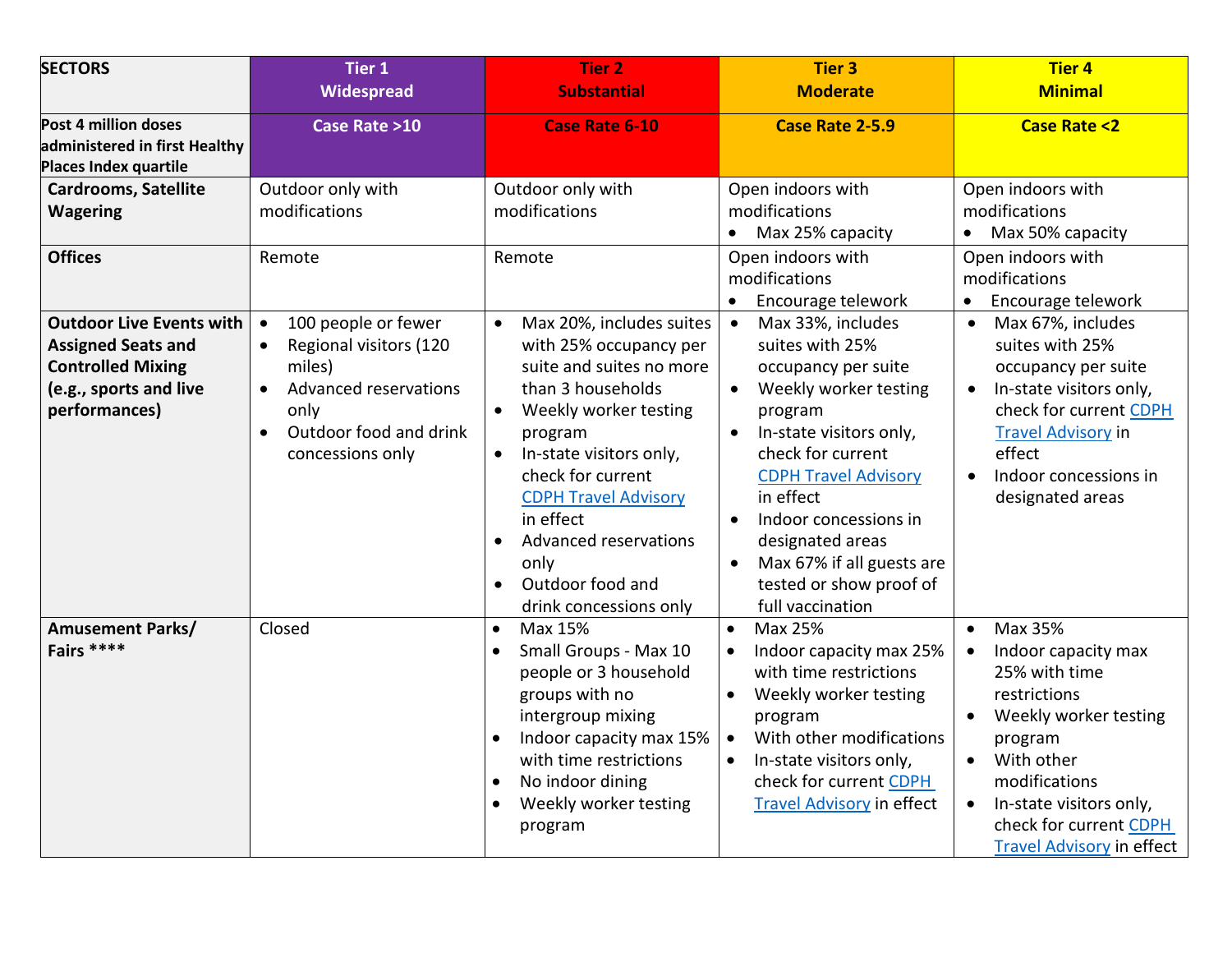| <b>SECTORS</b>                                                                        | <b>Tier 1</b><br><b>Widespread</b> | <b>Tier 2</b><br><b>Substantial</b>                                                                                                                                                                                                                                                                                                                                                                                                                                                                                           | <b>Tier 3</b><br><b>Moderate</b>                                                                                                                                                                                                                                                                                                                                                                                         | <b>Tier 4</b><br><b>Minimal</b>                                                                                                                                                                                                                                                                                                                                                                                                                                |
|---------------------------------------------------------------------------------------|------------------------------------|-------------------------------------------------------------------------------------------------------------------------------------------------------------------------------------------------------------------------------------------------------------------------------------------------------------------------------------------------------------------------------------------------------------------------------------------------------------------------------------------------------------------------------|--------------------------------------------------------------------------------------------------------------------------------------------------------------------------------------------------------------------------------------------------------------------------------------------------------------------------------------------------------------------------------------------------------------------------|----------------------------------------------------------------------------------------------------------------------------------------------------------------------------------------------------------------------------------------------------------------------------------------------------------------------------------------------------------------------------------------------------------------------------------------------------------------|
| Post 4 million doses<br>administered in first Healthy<br><b>Places Index quartile</b> | Case Rate >10                      | <b>Case Rate 6-10</b>                                                                                                                                                                                                                                                                                                                                                                                                                                                                                                         | Case Rate 2-5.9                                                                                                                                                                                                                                                                                                                                                                                                          | <b>Case Rate &lt;2</b>                                                                                                                                                                                                                                                                                                                                                                                                                                         |
|                                                                                       |                                    | In-state visitors only,<br>check for current CDPH<br><b>Travel Advisory in effect</b><br>Online ticket purchases<br>$\bullet$<br>only                                                                                                                                                                                                                                                                                                                                                                                         |                                                                                                                                                                                                                                                                                                                                                                                                                          |                                                                                                                                                                                                                                                                                                                                                                                                                                                                |
| Water Parks^^                                                                         | Closed                             | Outdoor parks must limit<br>visitors to a maximum of<br>15% capacity<br>Indoor parks, pools and<br>$\bullet$<br>rides must remain closed<br>No indoor dining<br>$\bullet$<br>Small Groups only -<br>Limited to a maximum of $\vert \bullet \vert$<br>10 people or 3 household<br>groups with no<br>intergroup mixing<br>Walk-up ticket sales<br>allowed. Park operators<br>must collect complete<br>name and contact<br>information (including a<br>phone number) of the<br>ticket purchaser for<br>necessary contact tracing | Outdoor parks must limit<br>visitors to a maximum of<br>25% capacity<br>Indoor parks, pools and<br>rides limited to a<br>maximum of 15%<br>capacity<br>Indoor dining limited to a<br>maximum of 25%<br>capacity<br>Walk-up ticket sales<br>allowed. Park operators<br>must collect complete<br>name and contact<br>information (including a<br>phone number) of the<br>ticket purchaser for<br>necessary contact tracing | Outdoor parks must limit<br>$\bullet$<br>visitors to a maximum of<br>40% capacity<br>Indoor parks, pools and<br>$\bullet$<br>rides limited to a<br>maximum of 25%<br>capacity<br>Indoor dining limited to a<br>$\bullet$<br>maximum of 50%<br>Walk-up ticket sales<br>$\bullet$<br>allowed. Park operators<br>must collect complete<br>name and contact<br>information (including<br>phone number) of the<br>ticket purchaser for<br>necessary contact tracing |
| <b>Overnight Sleepaway</b><br>Camps *****                                             | Closed                             | Effective June 1, 2021:<br>Open with modifications                                                                                                                                                                                                                                                                                                                                                                                                                                                                            | Effective June 1, 2021:<br>Open with modifications                                                                                                                                                                                                                                                                                                                                                                       | Effective June 1, 2021:<br>Open with modifications                                                                                                                                                                                                                                                                                                                                                                                                             |

**Updated on April 28, 2021:**

^^Added Water Parks guidance effective April 28, 2021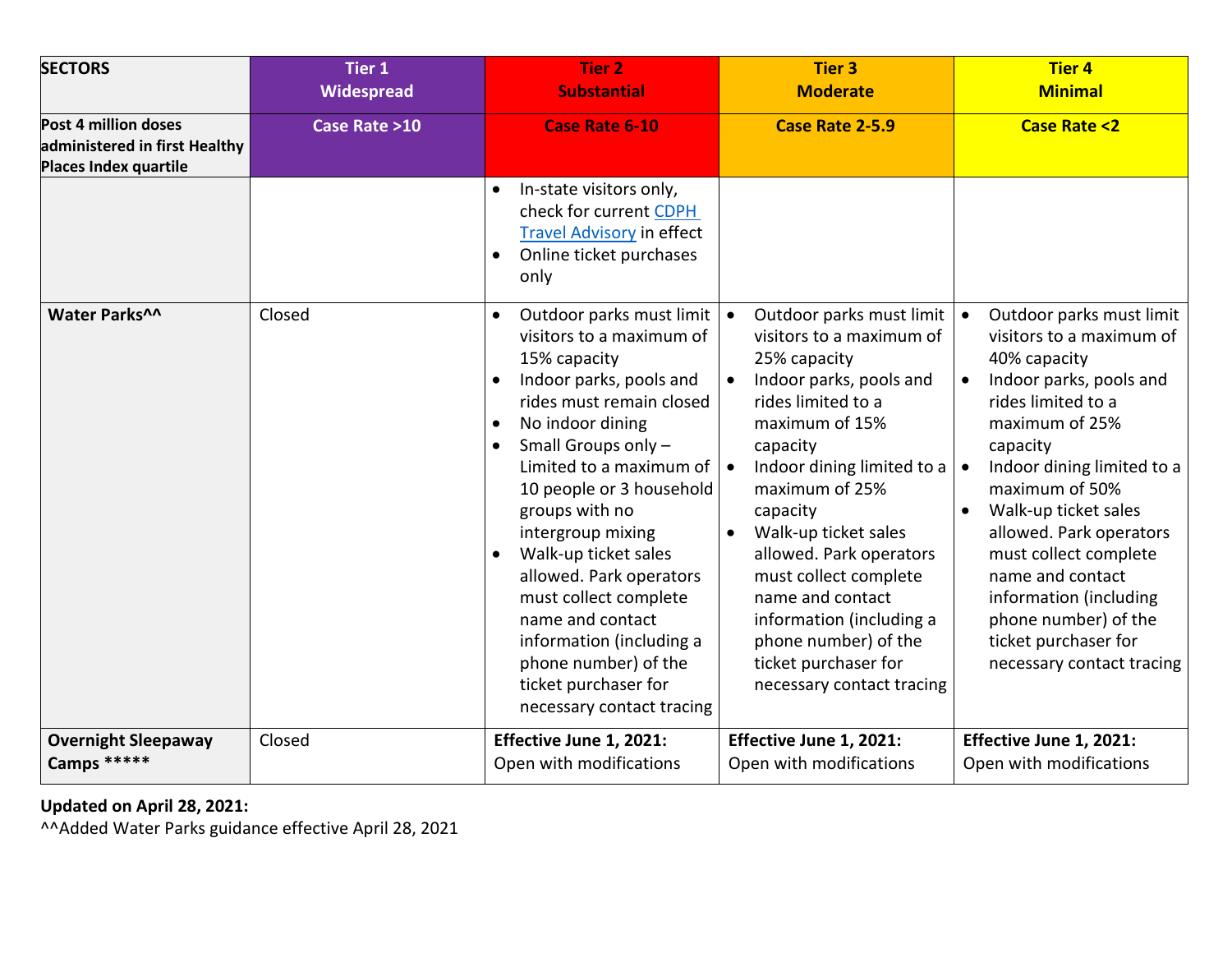# **Updated on April 12, 2021:**

^Location and capacity limits on places of worship are not mandatory but are strongly recommended

# **Updated on April 2, 2021:**

\*Updated Gatherings effective April 15, 2021

\*\*Added private events and indoor seated live events and performances effective April 15, 2021

- \*\*\*Updated Family Entertainment Centers
- \*\*\*\*Added Fairs to Amusement Parks

# **Updated on March 11, 2021:**

\*\*\*\*\*Regardless of trigger being met, these activities (overnight sleepaway camps) cannot begin any sooner than June 1, 2021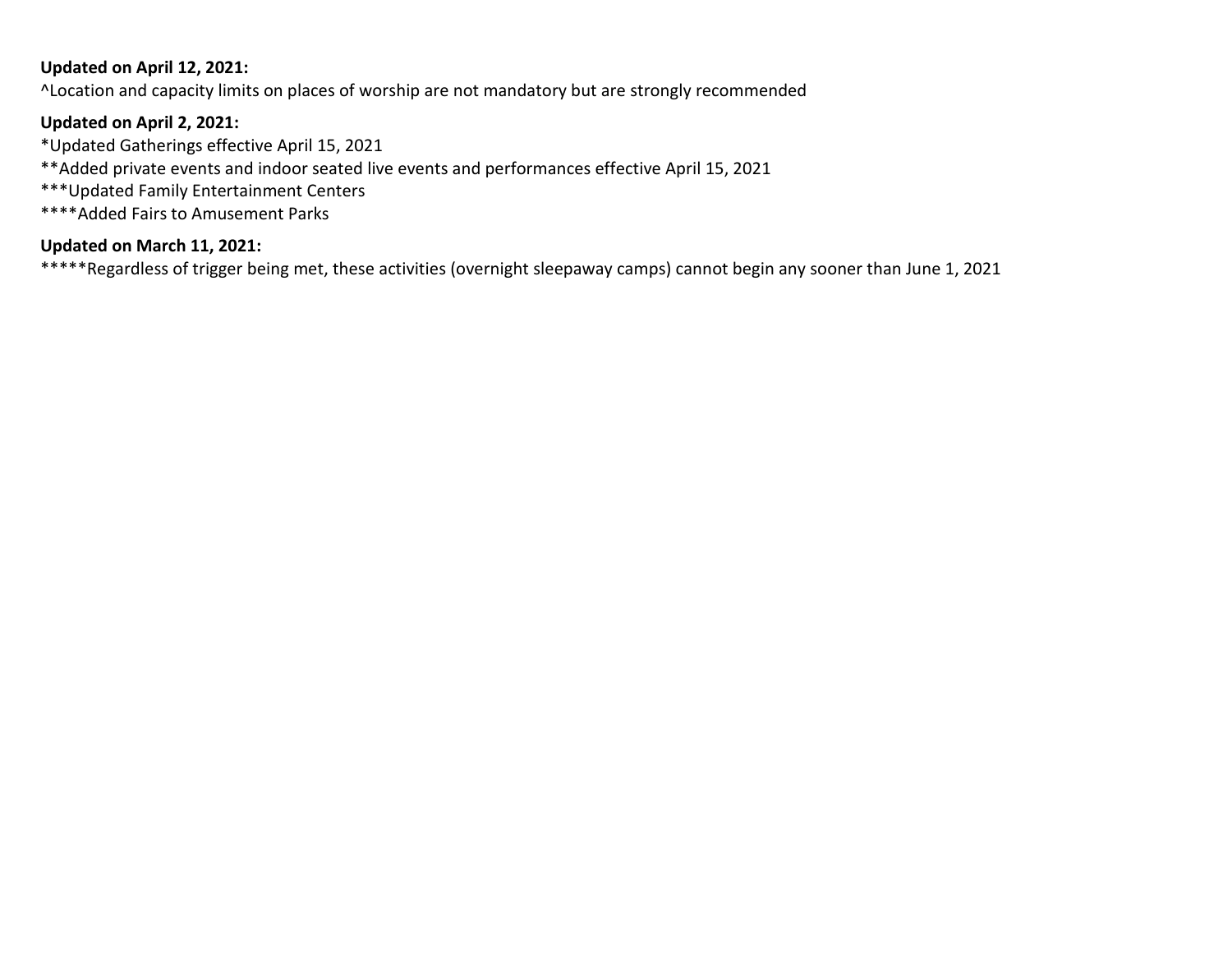# **Addendum to Blueprint Activity & Business Tiers Chart – Tested and Fully Vaccinated Individuals and Sections**

# **FULLY VACCINATED VISITORS AND SPECTATORS**

• Fully vaccinated persons from out of state may visit or attend activities or events that are restricted to in-state visitors. Fully vaccinated persons should consult the current [CDPH Travel Advisory](https://www.cdph.ca.gov/Programs/CID/DCDC/Pages/COVID-19/Travel-Advisory.aspx) and adhere to any applicable recommendations.

#### **FULLY VACCINATED WORKERS**

• Where capacity limits exist, fully vaccinated workers do not count toward any occupancy capacity limit.

# **VENUES WITH FULL TESTING/VACCINATION – CAPACITY BONUS**

- Venues that have fully vaccinated or tested negative attendees only may increase their capacity as follows, unless a different capacity limit is specified for that sector in the grid. Venues may not use the capacity bonus below if any section of the venue includes attendees that do not show proof of negative test or show proof of full vaccination.
	- o If all audience members are negative tested or show proof of full vaccination, the distance between audience members and the focal point (stage or round or athletic court or field) during any indoor or outdoor live event or performance may be reduced from a minimum of 12 feet to a minimum of **6 feet**.

| Tier 1                         | <b>Tier 2</b>                  | <b>Tier 3</b>                                                                                                                                                        | <b>Tier 4</b>                                                                                                                                            |
|--------------------------------|--------------------------------|----------------------------------------------------------------------------------------------------------------------------------------------------------------------|----------------------------------------------------------------------------------------------------------------------------------------------------------|
| Widespread                     | <b>Substantial</b>             | <b>Moderate</b>                                                                                                                                                      | <b>Minimal</b>                                                                                                                                           |
| Existing capacity limits apply | Existing capacity limits apply | Outdoor:<br>Existing capacity limits apply<br>Indoor:<br>Venues may increase capacity by<br>an additional 50%, up to a<br>maximum of 50% of total venue<br>capacity. | Outdoor:<br>Existing capacity limits apply<br>Indoor:<br>Venues may increase capacity by<br>an additional 50%, up to a<br>maximum of 75% of total venue. |

# **VACCINATED-ONLY SECTIONS – DISTANCING AND OTHER REQUIREMENTS**

- Fully Vaccinated-only sections must be separate, distinct, and clearly marked from any other section of the venue that is set aside for tested attendees.
- Individuals in the Fully Vaccinated-only sections do not have to be physically distanced. Face coverings are required.
- Fully Vaccinated-only sections may be seated at full capacity within that section only. Suites may also operate at 100% of suite capacity if all guests show proof of full vaccination. However, capacity for the venue must not exceed the limits established above.
- There must be at least 6 feet of distance between the Fully Vaccinated-only sections and any other section in the venue.